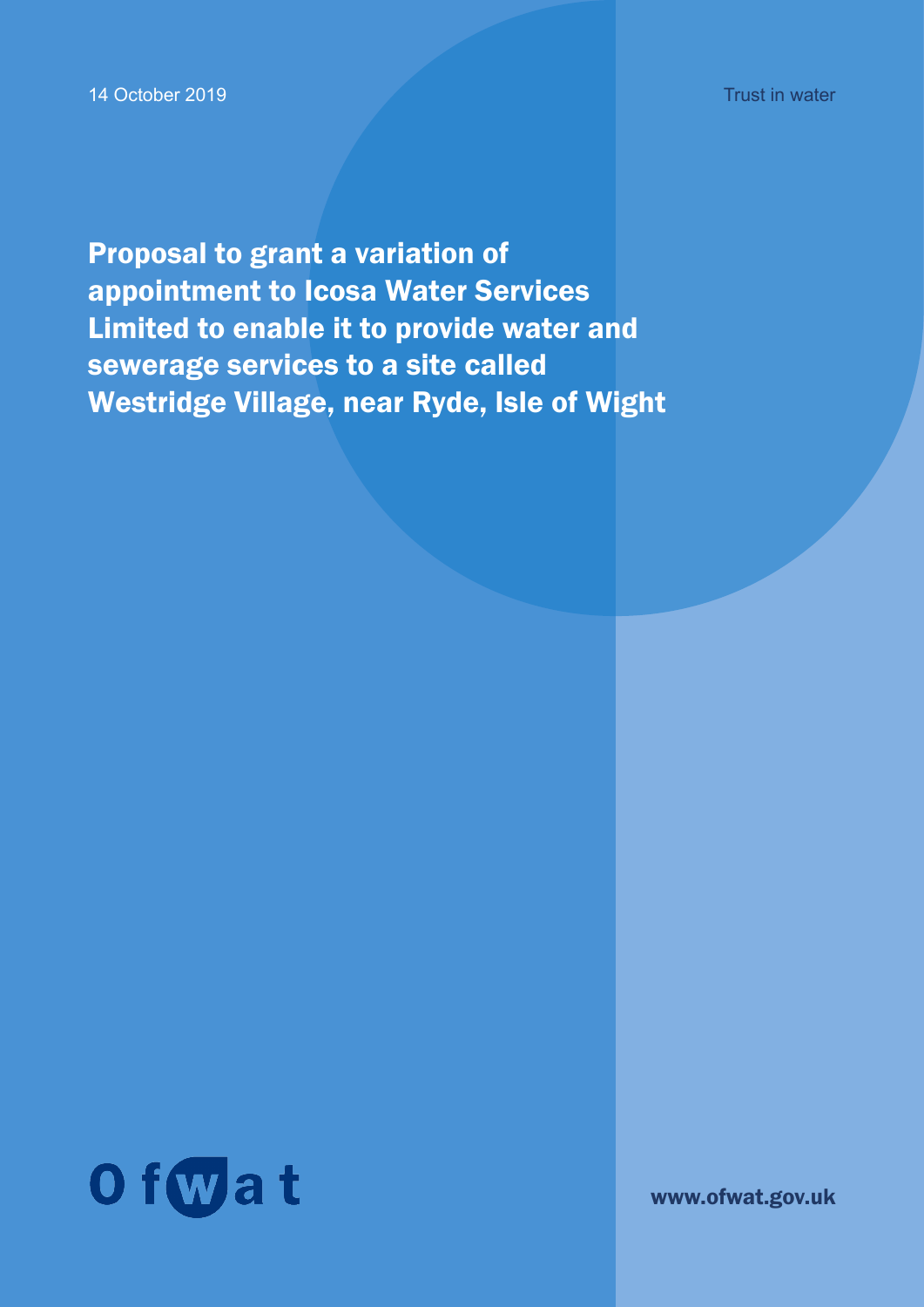# **Contents**

|    | <b>1.</b> About this document                         | 3               |
|----|-------------------------------------------------------|-----------------|
|    | 2. The Site                                           | $\overline{4}$  |
|    | 3. The applicant                                      | 5               |
|    | 4. The proposal                                       | $6\phantom{1}6$ |
|    | 5. Our approach to the assessment of this application | $\overline{7}$  |
|    | <b>6.</b> The application                             | 8               |
|    | 7. Conclusion and next steps                          | 12 <sup>°</sup> |
| 8. | Site maps                                             | 13              |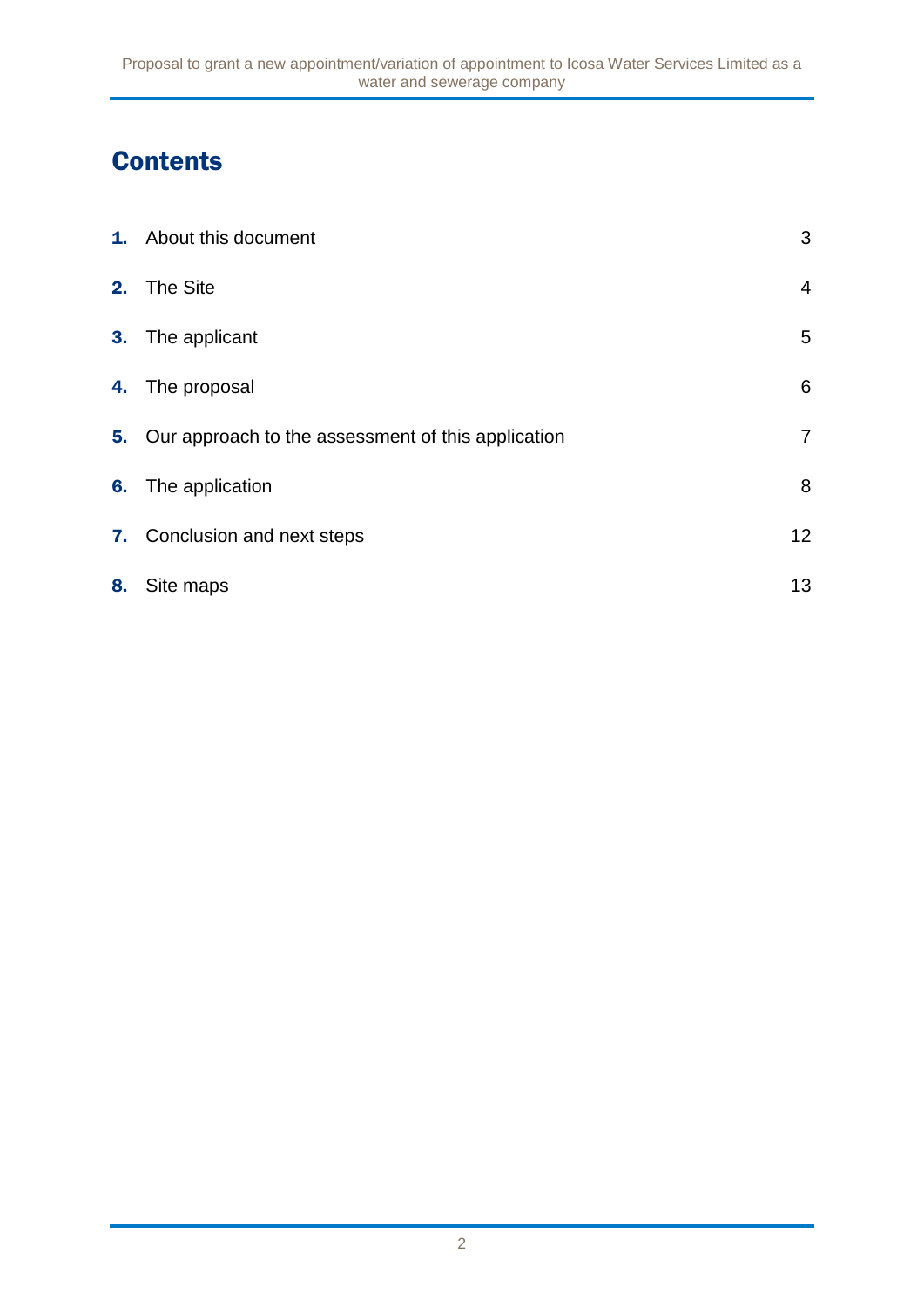# 1. About this document

We propose granting a variation of appointment to Icosa Water Services Limited ("Icosa") as a water and sewerage company and varying the appointment of Southern Water Services Limited ("Southern Water") as a water and sewerage company. This notice is a consultation on this proposal under section 8(3) of the Water Industry Act 1991 ("WIA91").

The consultation period will last for 28 days from the date of publication of this notice. Having considered any representations submitted during the consultation period in response to this consultation notice, Ofwat will decide whether or not to grant the variation of appointment set out above.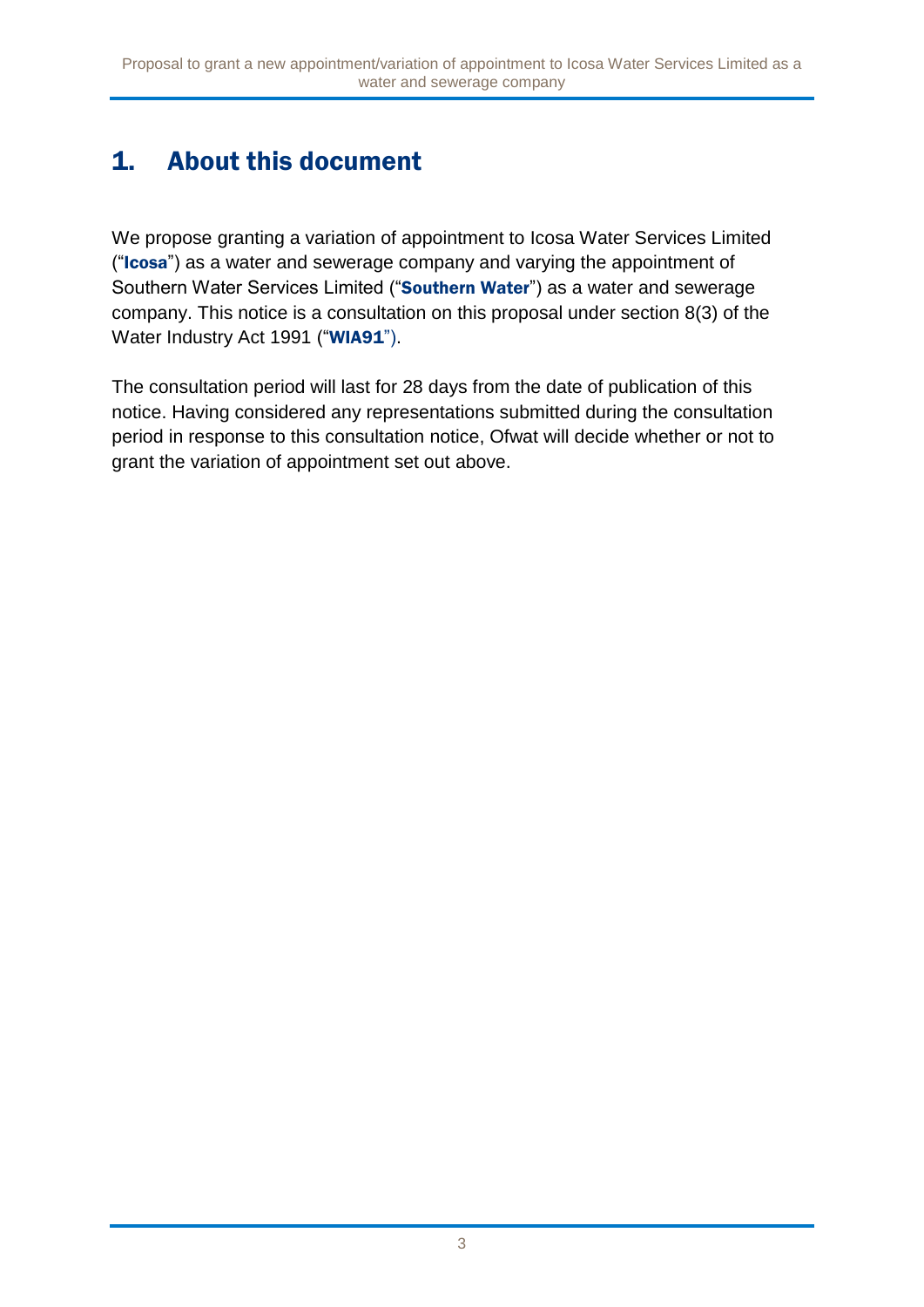# 2. The Site

Icosa has applied for a variation to its appointment to be able to provide water and sewerage services to a site called Westridge Village, near Ryde, Isle of Wight ("the Site"). Site boundary maps can be viewed in Section 8 of this document.

The Site is within the water and sewerage services area of Southern Water. When fully built, the Site will comprise up to 80 residential properties.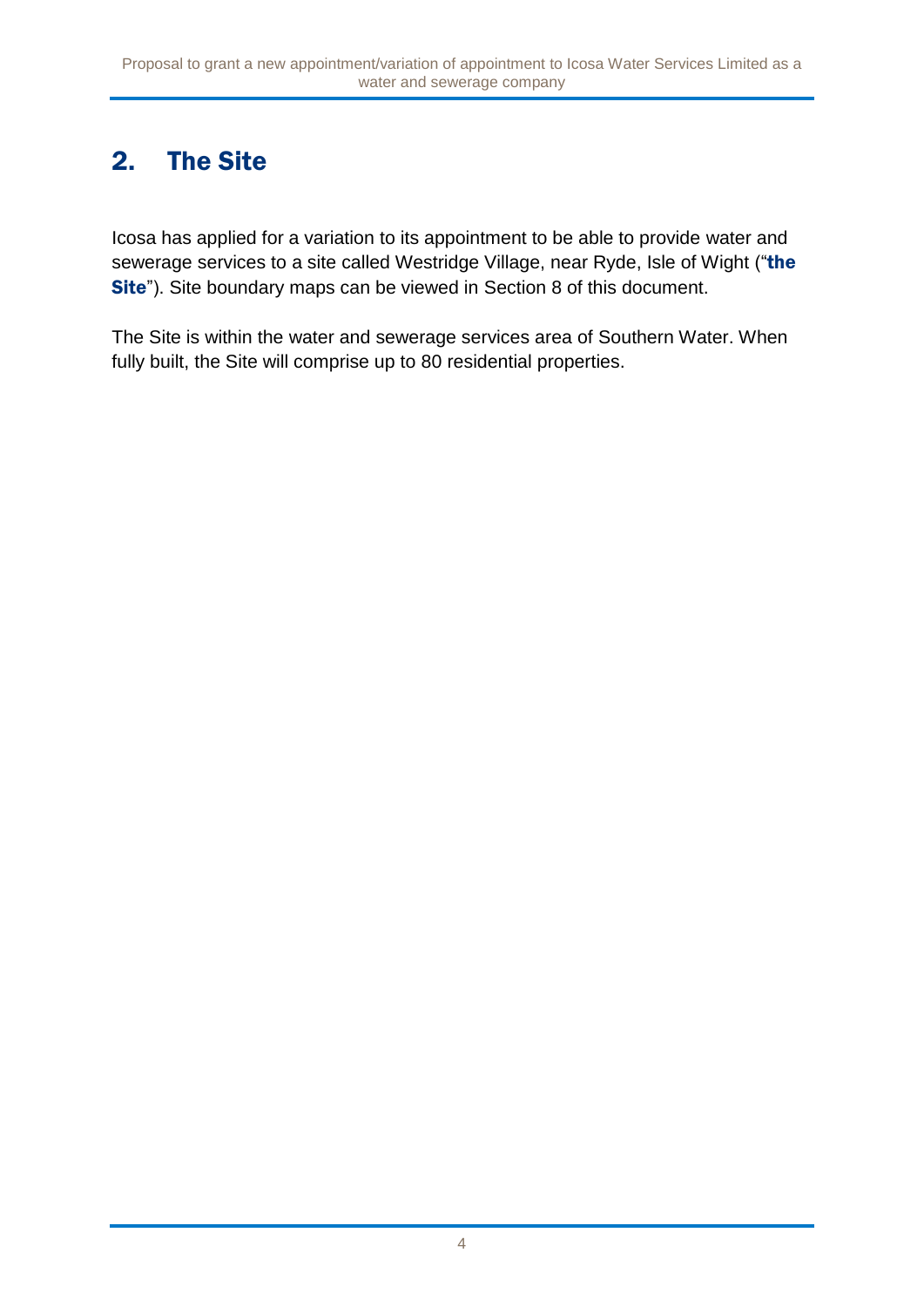# 3. The applicant

On 20 October 2016, Icosa Water Limited was appointed as a water and sewerage undertaker for a site called West Raynham in Norfolk. On 20 December 2016, Icosa (the applicant), who is a subsidiary of Icosa Water Limited, applied to take over the appointment for the West Raynham site under the consent criterion. Since then Ofwat has agreed to vary Icosa's areas of appointment so that it serves a further 34 sites for water and/or sewerage services. The register of new appointments and variations can be viewed [here.](http://www.ofwat.gov.uk/publication/register-of-new-appointments-and-variations-granted-to-date/)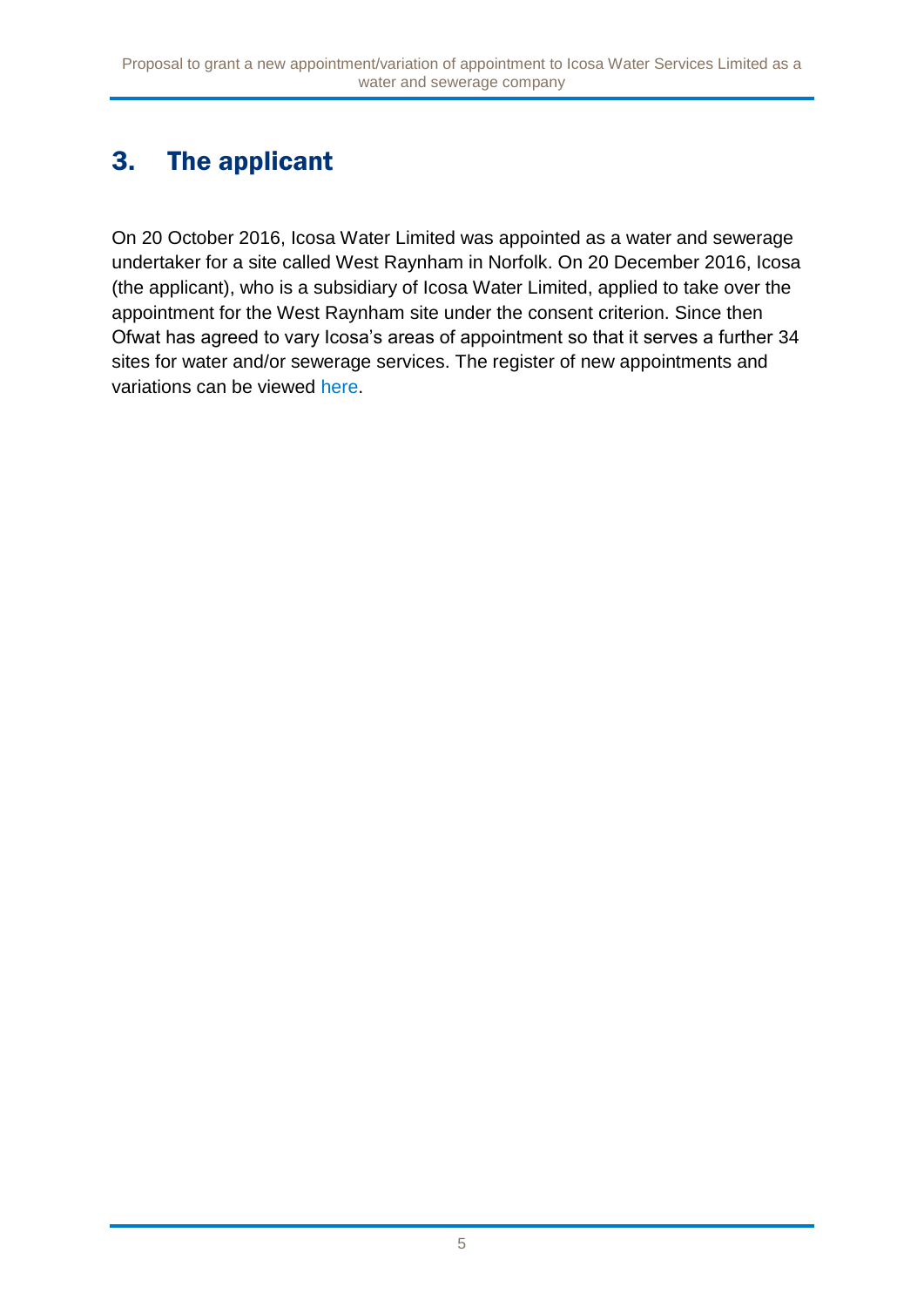## 4. The proposal

Ofwat proposes to:

- grant a variation of appointment to Icosa as a water and sewerage company; and
- vary the appointment of Southern Water as a water and sewerage company by excluding the Site from its water supply area and its sewerage services area.

By means of the above, Icosa will become the water and sewerage services supplier for the Site.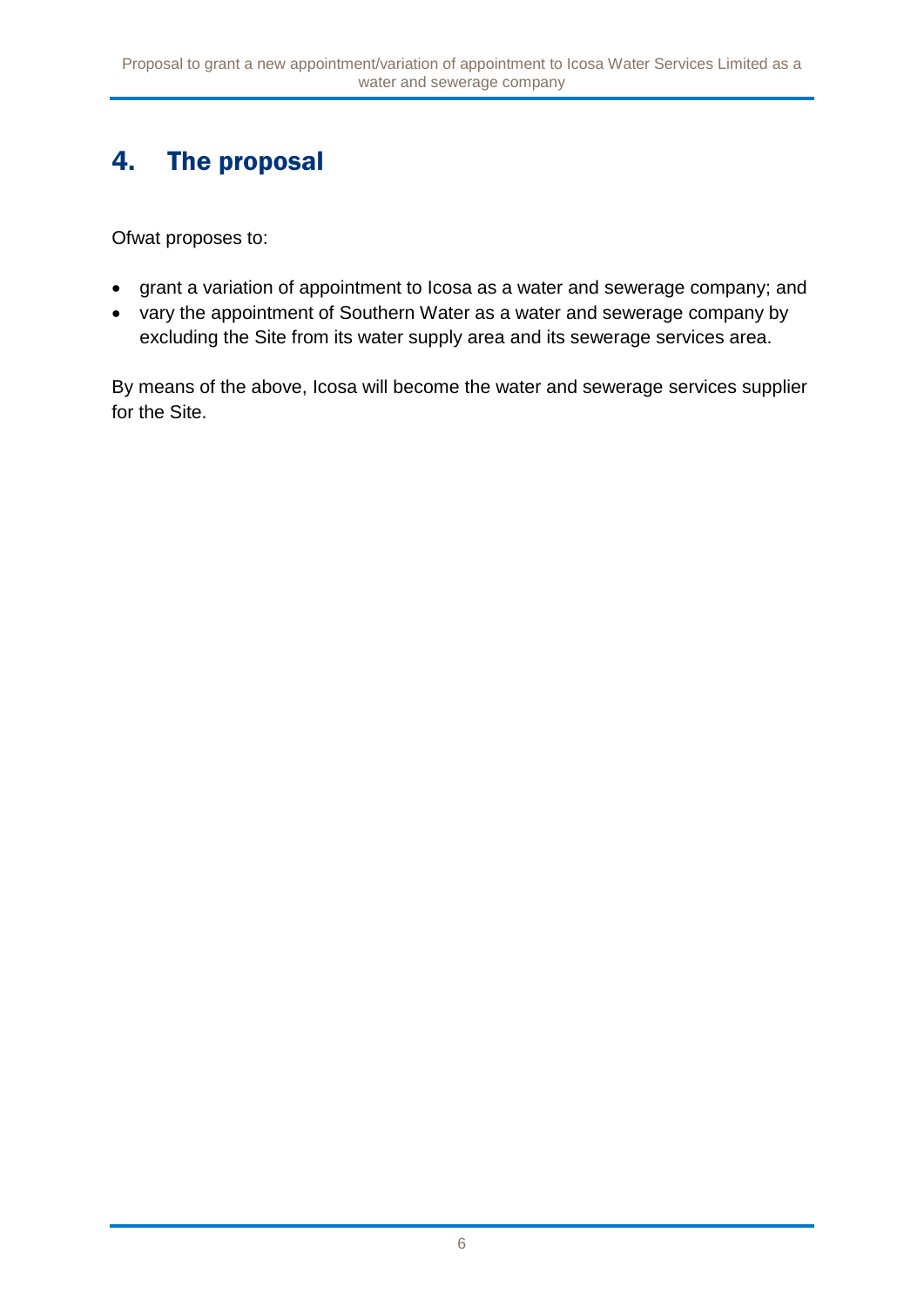### 5. Our approach to the assessment of this application

The new appointment and variation mechanism, set out in primary legislation<sup>1</sup>, provides an opportunity for entry and expansion into the water and sewerage sectors by allowing one company to replace the existing appointee as the provider of water and / or sewerage services for a specific area. This mechanism can be used by new companies to enter the market and by existing appointees to expand their businesses.

When considering applications for new appointments and variations, Ofwat operates within the statutory framework set out by Parliament, including our statutory duty to protect consumers, wherever appropriate by promoting effective competition. In particular, in relation to unserved sites, we consider that we must ensure that the future customers on a site – who do not have a choice of supplier – are adequately protected. When assessing applications for new appointments and variations, the two key policy principles we apply are that:

- customers, or future customers, should be no worse off than if the site had been supplied by the existing appointee; and
- Ofwat must be satisfied that an applicant will be able to finance the proper carrying out of its functions as a water and/or sewerage company.

We clarified these two policy principles in February 2011, and updated them more recently, when we published our new appointments and variations – policy [\(2015](https://www.ofwat.gov.uk/publication/new-appointments-variation-policy/) and [2019\)](https://www.ofwat.gov.uk/publication/conclusions-on-nav-policy-statement/) and process [\(2018\)](https://www.ofwat.gov.uk/wp-content/uploads/2018/08/NAV-application-process-guidance-Sep-18.pdf) documents. In December 2015, we published our ['Statement on our approach for assessing financial viability of applications for new](https://www.ofwat.gov.uk/wp-content/uploads/2015/12/pap_pos20121112navfinance.pdf)  [appointments and variations'.](https://www.ofwat.gov.uk/wp-content/uploads/2015/12/pap_pos20121112navfinance.pdf) This states that we will adopt a company-based assessment of financial viability, rather than a detailed site-based assessment, where it is appropriate to do so.

When we assess whether customers will be no worse off as a result of the appointment, we not only consider the customers on the site but also the generality of customers – i.e. customers of the existing provider and customers more generally across England and Wales, who in our view benefit from the effective operation of the new appointment and variation mechanism.

<sup>1</sup> <sup>1</sup> The legal framework for new appointments is set out in the WIA91. Section 7 of the WIA91 sets out the criteria by which an appointment or variation may be made. Section 8 sets out the procedure for making that appointment or variation.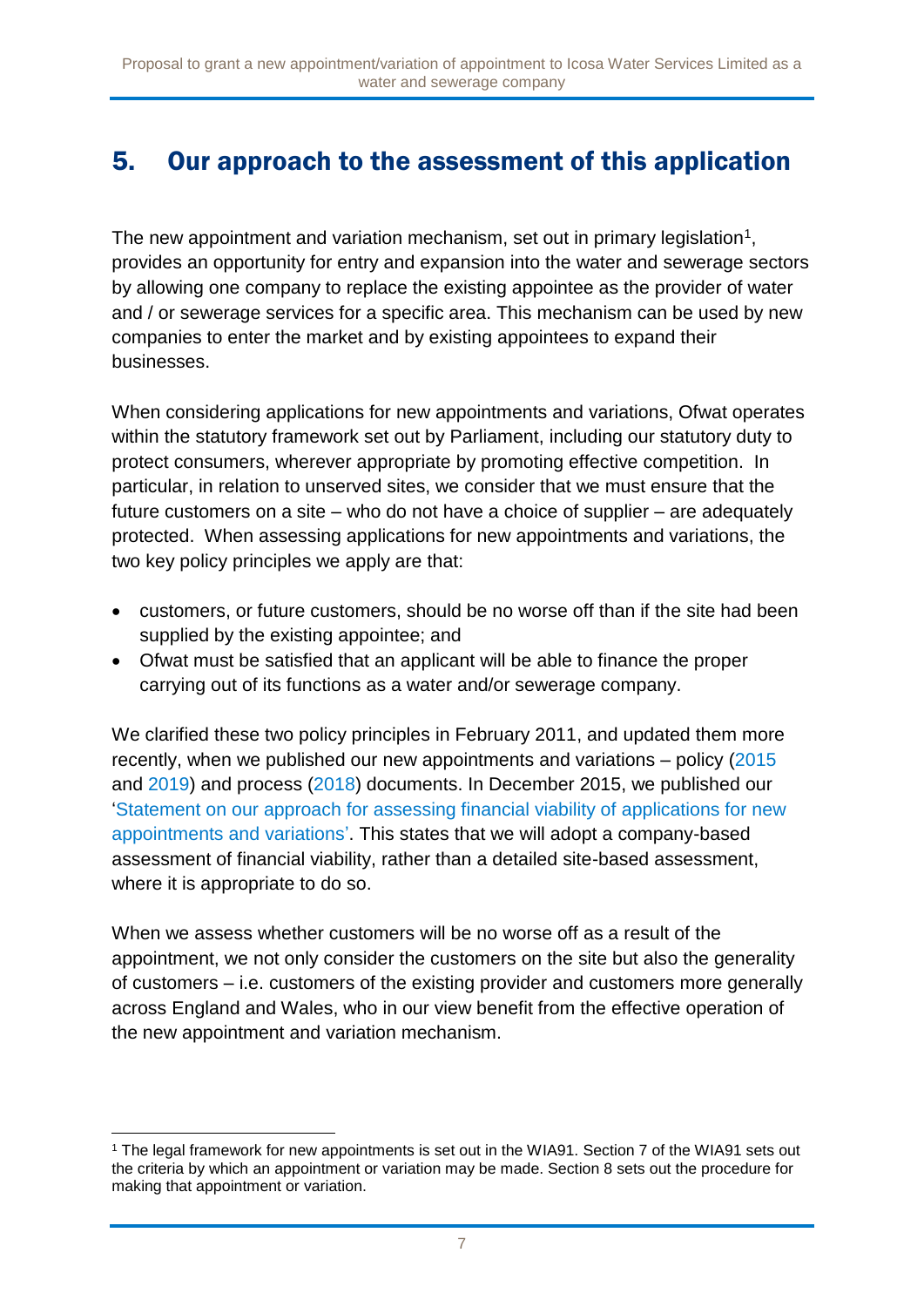### 6. The application

Icosa has applied to be the water and sewerage company for the Site under the unserved criterion, set out in section 7(4)(b) of the WIA91.

### 6.1 Unserved status of the Site

To qualify under the unserved criterion, an applicant must show that at the time the appointment is made, none of the premises in the proposed area of appointment is served by the existing appointee.

Icosa has supplied an independent report, prepared for it by Creoda Consulting, which confirms that the Site is clear of properties connected to the existing water supply and sewerage and surface water networks and can therefore be considered to be unserved.

Given the information provided by the applicant and the independent report, we are satisfied that the Site may be considered unserved.

#### 6.2 Protecting customers

Ofwat acts to protect consumers, especially those who are unable to choose their supplier. In assessing applications to supply new development sites, Ofwat acts on behalf of both existing customers as well as potential new customers who are not yet on site, to protect their interests. The fact that future customers on a site have not directly chosen their supplier is not a position unique to new appointments and variations – only business, charity and public sector customers ("Business") **Customers**") in England and Wales are able to choose their supplier.<sup>2</sup>

Recognising this, our assessment of an applicant's proposals includes analysis of its plans to ensure customers will be at least no worse off in terms of their annual bills and levels of service than if they had been supplied by the existing appointee in whose geographical area the relevant site sits.

<sup>1</sup> <sup>2</sup> The majority of Business Customers where the area of the relevant appointed company is not wholly or mainly in Wales (and whose premises are, or are likely to be, supplied with at least 50 Ml where the relevant area is wholly or mainly in Wales) can effectively switch suppliers of water and/or sewerage from 1 April 2017.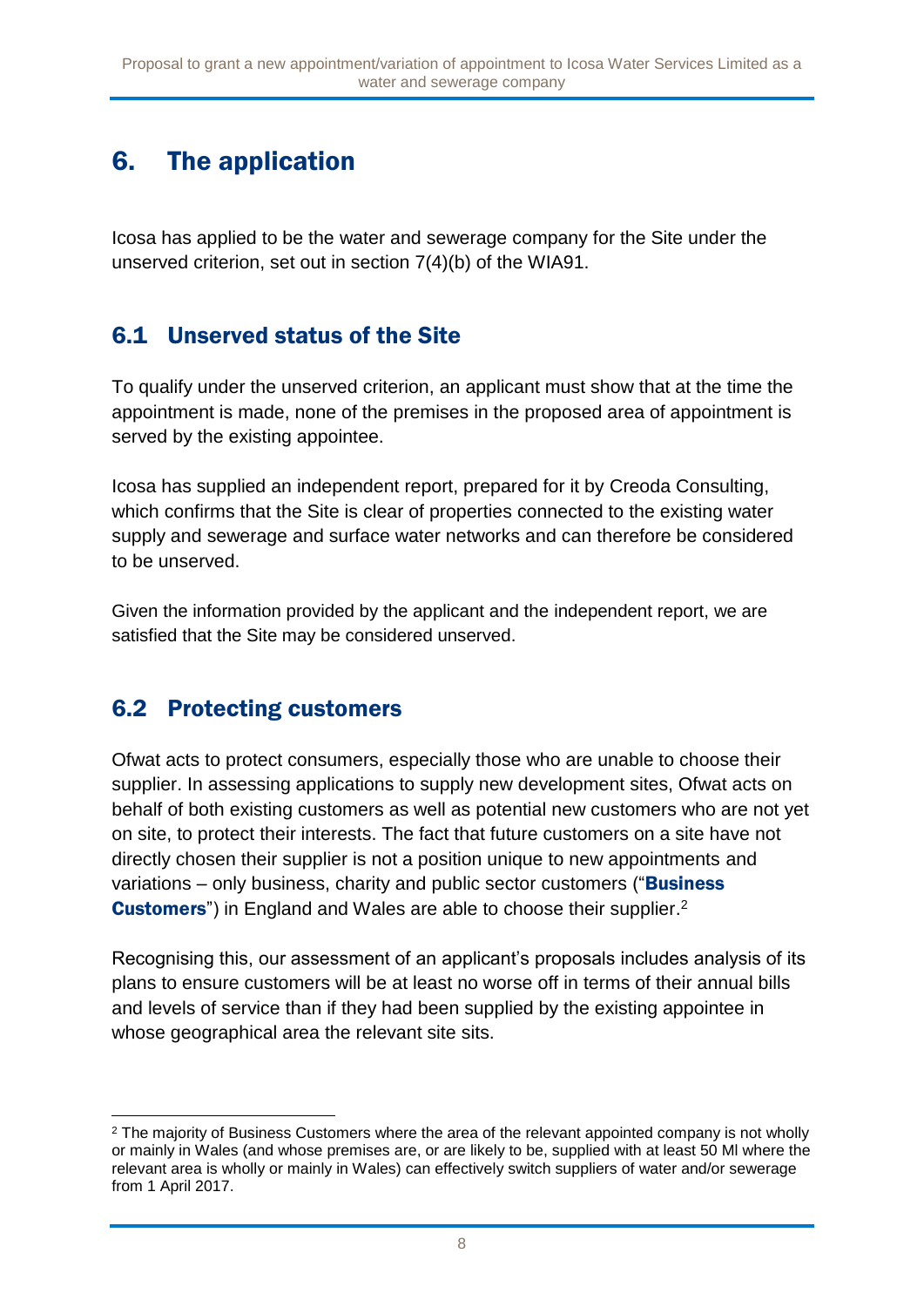### 6.3 Price

Icosa proposes to charge customers on the Site no more than they would have been charged had Southern Water remained as provider of water and sewerage services, i.e. it will not offer a discount.

#### 6.4 Levels of service

Every appointee is required under its licence conditions to publish and make available the Core Customer Information for its household customers. We have assessed Icosa's proposed Core Customer Information, and our view is that these are of an appropriate standard. Our view is that customers on the Site would be no worse off in relation to the points covered in its Codes of Practice and its Customer Code than they would be if Southern Water were to be the customers' water and sewerage services supplier.

#### 6.5 Site owner choice

Icosa has the consent of the Site developer, Captiva Homes, to become the water and sewerage services provider for the Site.

#### 6.6 Environment Agency (EA) and Drinking Water Inspectorate (DWI)

We take the views of these organisations into account before progressing to formal consultation on an application for a new appointment. Both the EA and DWI informed us that they are content for us to consult on this application. $3$ 

### 6.7 Incumbent's existing customers

In considering whether customers will be no worse off, we also considered the potential effects of this variation on the prices that Southern Water's existing customer base may face.

<sup>1</sup> <sup>3</sup> The Environment Agency and the Drinking Water Inspectorate will also be formally consulted on the proposals, as they are on the list of organisations which must be formally consulted as set out in section 8(4)(b) of WIA91.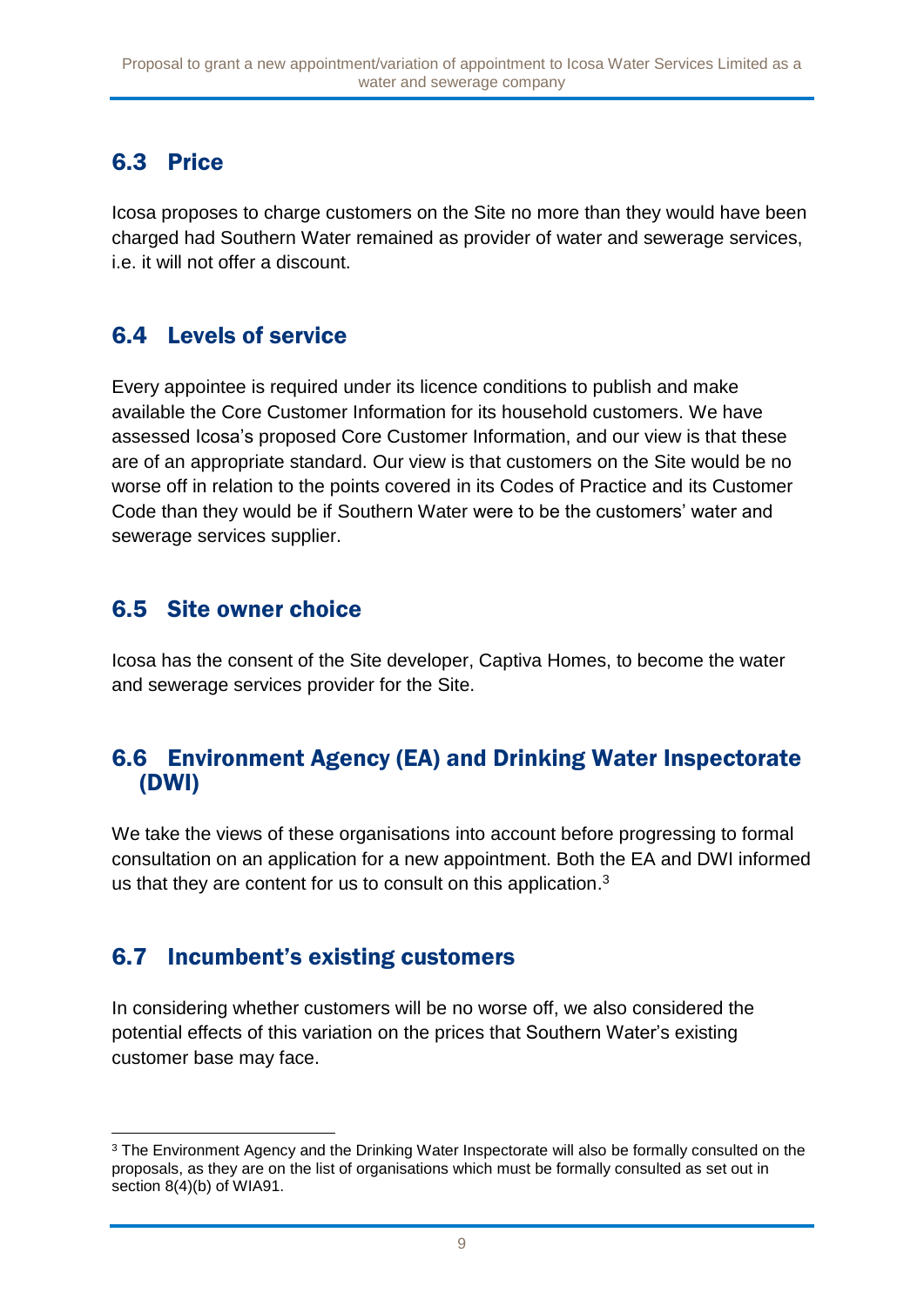The calculation necessarily depends on a range of assumptions, and there are clearly difficulties involved in quantifying the effect. It is therefore necessary to use a simplified set of figures. We have expressed the effect in 'per bill' terms to try to quantify the possible effect in an easily understandable way.

We have assessed the potential magnitude of this impact by comparing how much Southern Water might have expected to receive in revenue from serving the Site directly, were they to serve the Site, with the revenues they might expect from the proposed arrangement with Icosa.

We estimate that there will be no impact on the water or sewerage bills of existing Southern Water customers if we grant this variation to Icosa. This is once the Site is fully built out.

This estimate does not take into account the potential spill-over benefits to customers arising from dynamic efficiencies achieved as a result of the competitive process to win sites.

Therefore we consider that granting this variation to Icosa would have no financial impact on customers' bills and could have potential benefits for customers.

### 6.8 Ability to finance and properly carry out its functions

We have a statutory duty to ensure that efficient appointees can finance the proper carrying out of their functions. When a company applies for a new appointment or variation, it must satisfy us that it is able to carry out all of the duties and obligations associated with being an appointed water or sewerage company.

We have considered the revenues and costs of the Site relating to the provision of water and sewerage services should the relevant variation be granted.

We assess the financial viability on a site basis and also consider the financial position of the company. We have concluded that the Site demonstrates sufficient viability under a set of central assumptions and have also considered the impact of varying assumptions using sensitivity analysis.

Following our review, we have concluded that in all scenarios we have considered the Site is able to demonstrate that its expected revenues will cover its expected operating costs.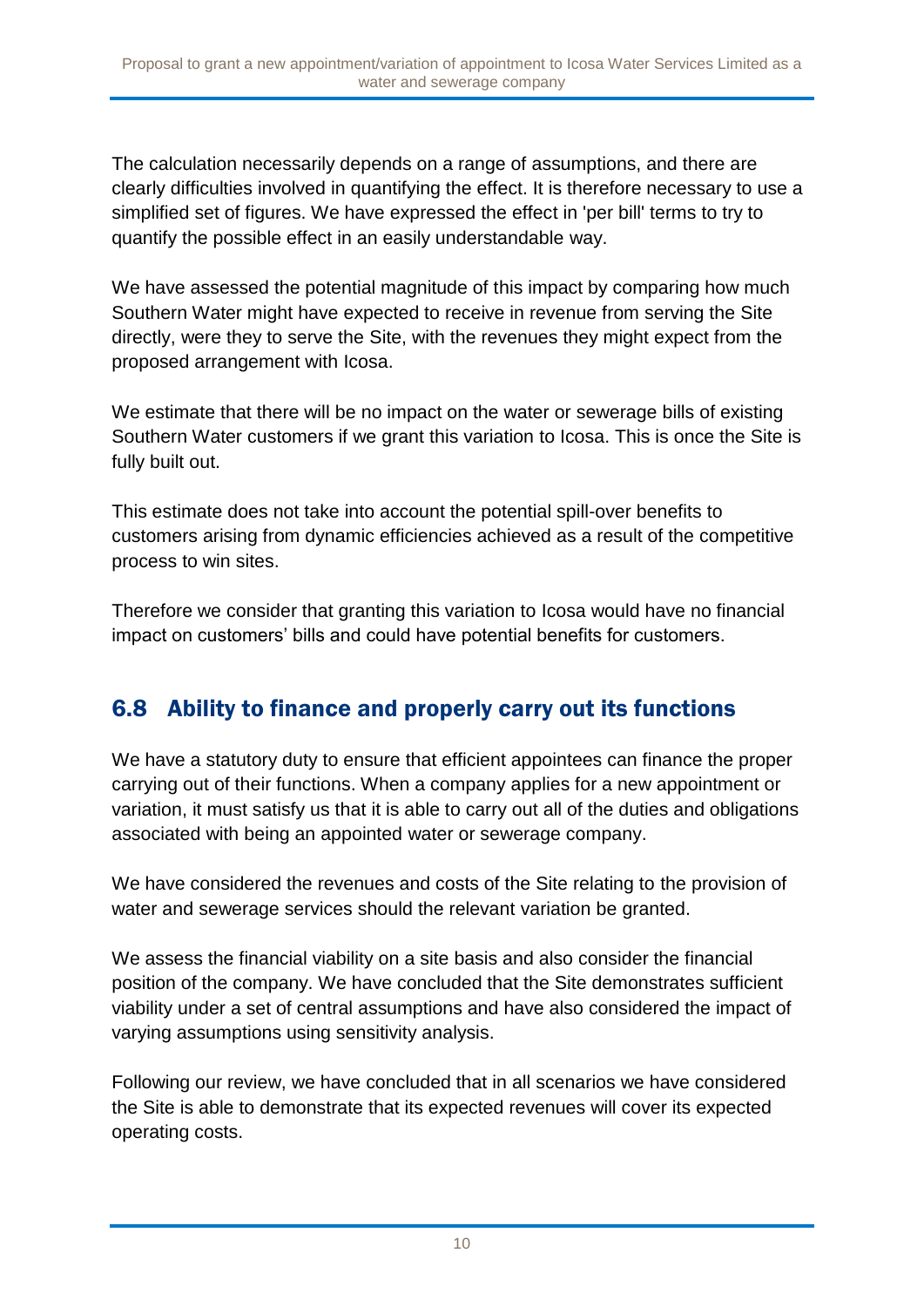Icosa will supply the Site with water and wastewater services via bulk supply and discharge agreements with Southern Water.

We are satisfied that the financial security that Icosa has in place meets our minimum requirements in that it covers one year's annual operating costs required to supply the number of connections the business is projected to have in two years' time.

On this basis, our view is that the risk of this Site not being financially viable is small and as a result we are currently satisfied that Icosa would be able to finance its functions if the variation is granted.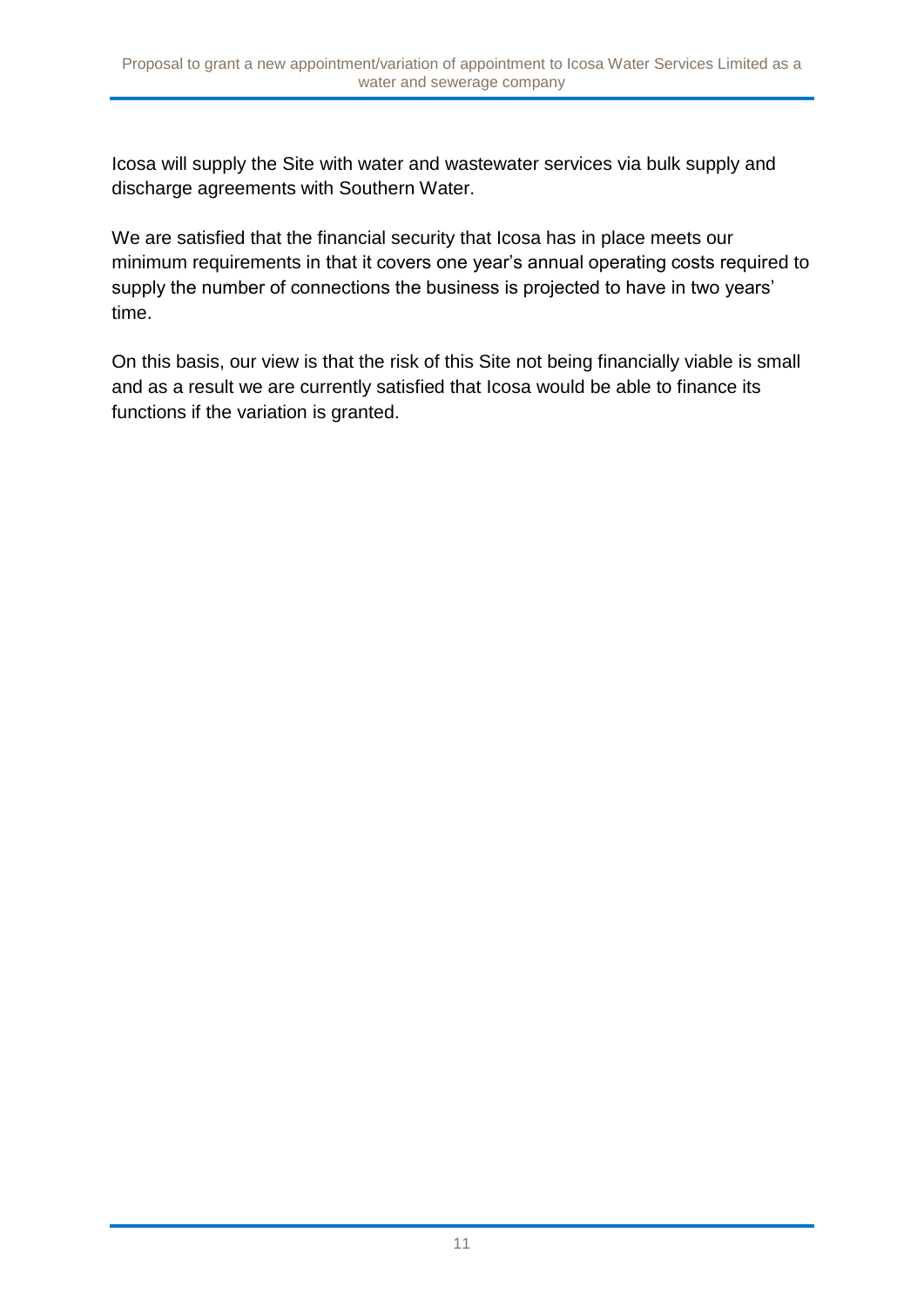# 7. Conclusion and next steps

In assessing Icosa's application, we have considered the general benefits of new appointments. Our view is that our two key policy principles would be met in this case, as customers would be no worse off, and Icosa would be able to finance, and carry out, its functions. We have also considered the effects of granting the proposed variation on the existing customers of Southern Water.

We are currently minded to grant the variation under the unserved criterion. We are consulting on our proposal to do so.

### Where to send submissions

Any person who wishes to make representations or objections with respect to the application should do so in writing to Martin Hill at 21 Bloomsbury Street, London, WC1B 3HF or by email to [martin.hill@ofwat.gov.uk.](mailto:martin.hill@ofwat.gov.uk)

Representations must be received by Ofwat no later than 17:00 hours on 11 November 2019. Further information about how to make representations or objections, including information on the treatment of confidential information, can be obtained from Ofwat at the above address or at [http://www.ofwat.gov.uk/foi/.](http://www.ofwat.gov.uk/foi/)

Ofwat will only use the information you have provided for the purpose of this consultation. We will retain your information in accordance with Ofwat's retention schedule and will not share with third parties unless we have a legal obligation to do so. For further information please see Ofwat's Privacy Policy in our [Publication](http://www.ofwat.gov.uk/publication/privacy-policy/)  [Scheme.](http://www.ofwat.gov.uk/publication/privacy-policy/)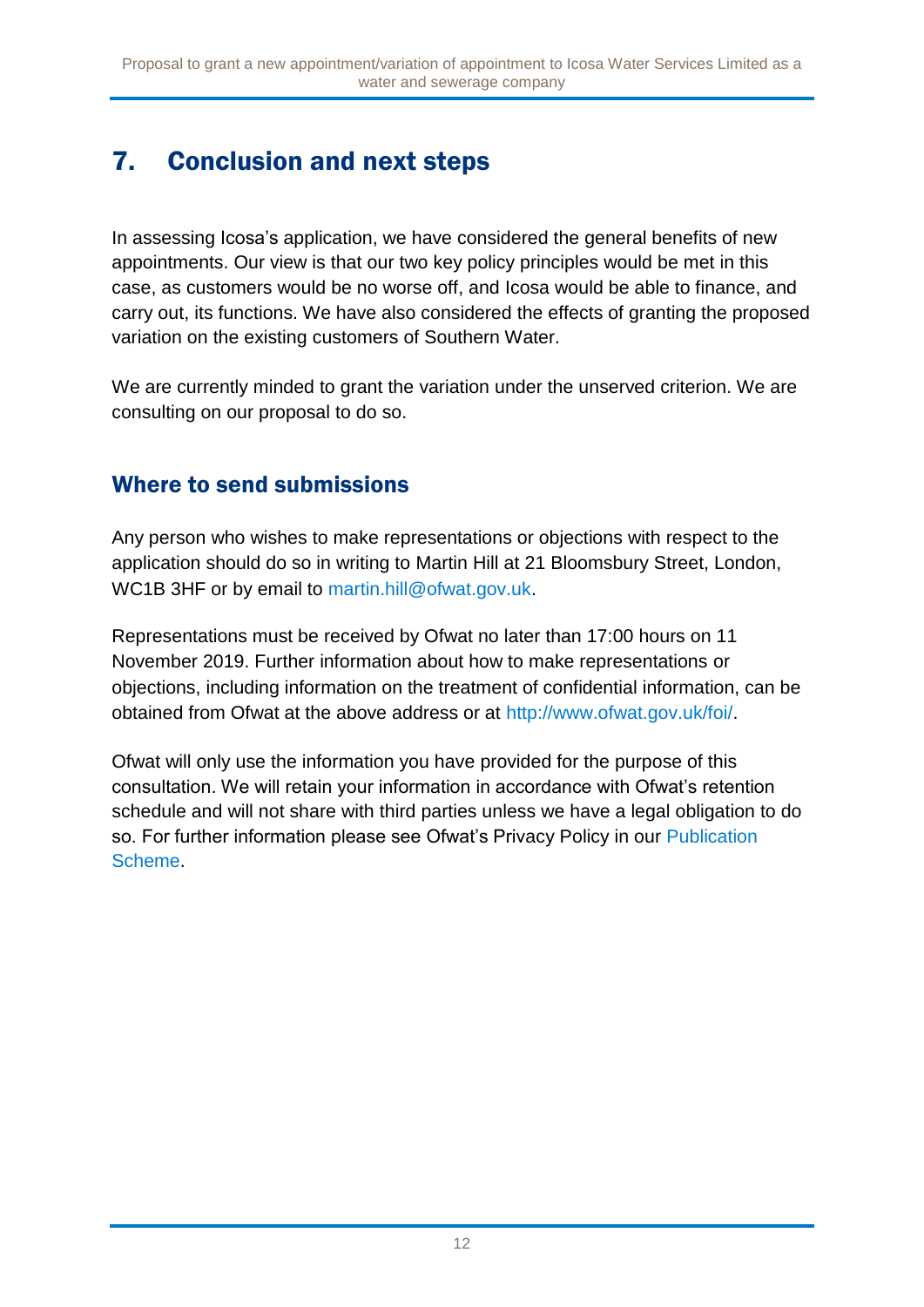### 8. Site maps

#### Water area map

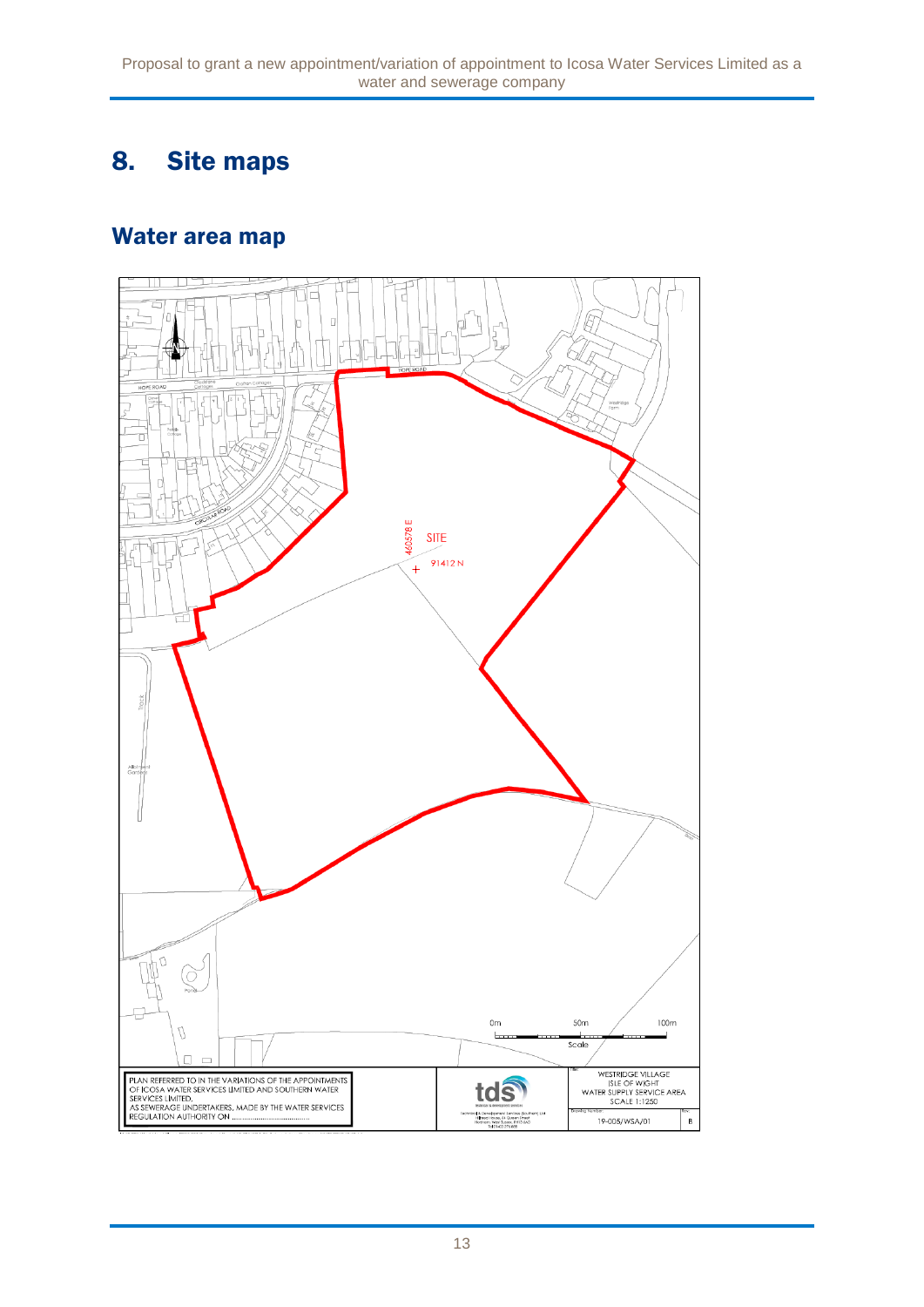### Sewerage area map